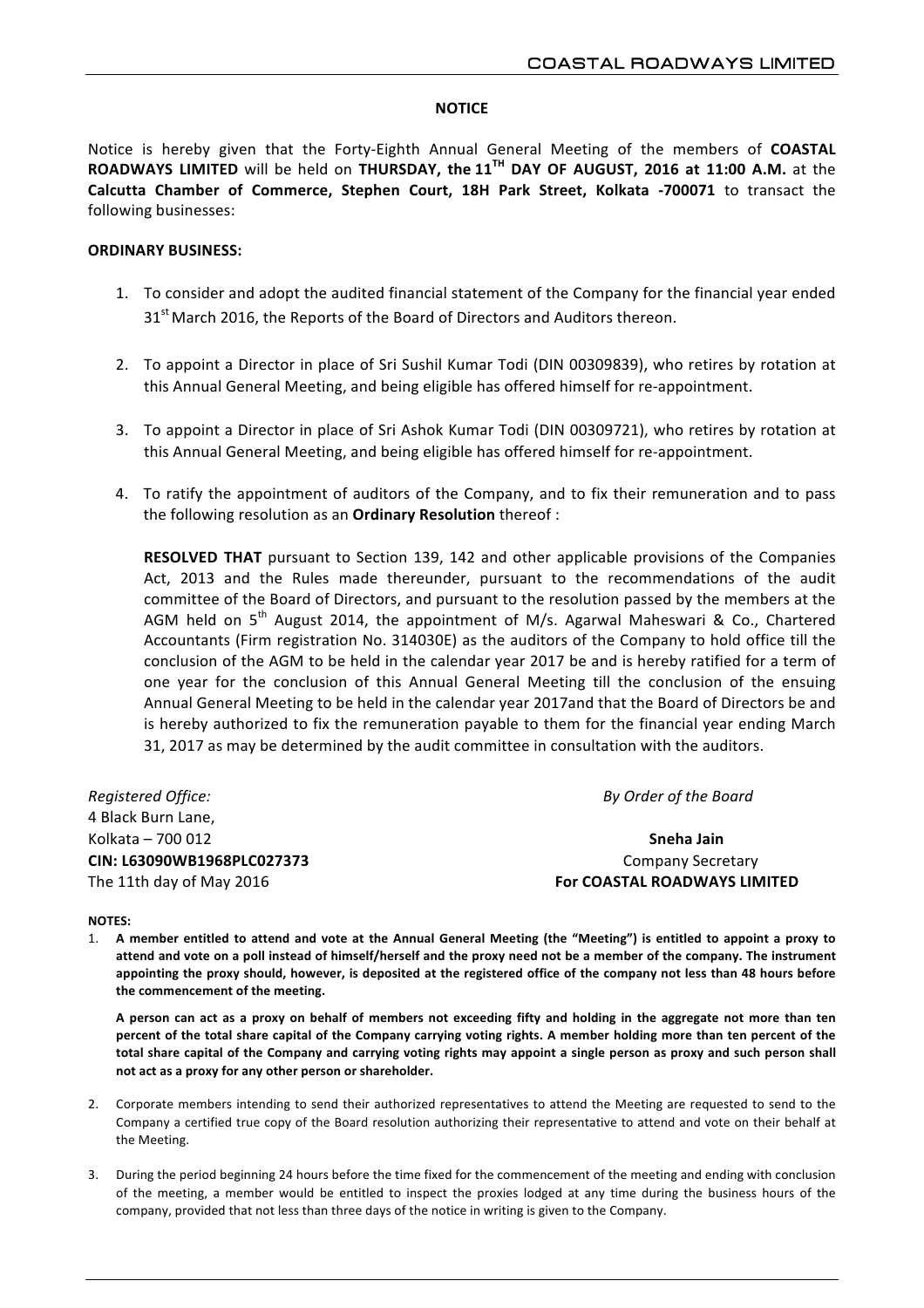- 4. Brief resume of Directors including those proposed to be re-appointed, nature of their expertise in specific functional areas, names of companies in which they hold directorships and memberships/chairmanships of board committees, shareholding as stipulated under Regulation 36 of the SEBI (Listing Obligations and Disclosure Requirements)Regulation,2015 are provided as Annexure of this Notice
- 5. The Register of Members and Share Transfer Books of the Company will remain closed from Monday, 20<sup>th</sup> June, 2016 to Thursday,  $23^{rd}$  June, 2016 (both days inclusive).
- 6. Members are requested to bring their attendance slip along with their copy of Annual Report to the meeting.
- 7. In case of Joint holders attending the Meeting, only such joint holder who is higher in the order of names will be entitled to vote.
- 8. Shareholders who have not yet enchased their dividend warrant(s) relating to the financial year 2008-09, 2009-10, 2010-11 and 2011-12 are therefore, advised to approach the Company for the payment thereof as the same will be transferred to the 'Investor Education and Protection Fund' of the Central Government on  $1^{st}$  September 2016, 9<sup>th</sup> September 2017, 17<sup>th</sup> August 2018 and 26<sup>th</sup> August 2019 respectively pursuant to Section 124(5) and 125 of the Companies Act, 2013.
- 9. The Ordinary Shares of the Company are listed Bombay Stock Exchange Limited. The Company confirms that it has paid Annual Listing Fees to the said Exchanges for the year 2016-2017.
- 10. Members holding shares in physical form are requested to notify any change in their address including Pin Code, Bank Mandate, Income Tax Permanent Account Number, etc. to the Company's Registrar & Share Transfer Agent, M/s S K Info solutions Pvt Ltd, 34/1A Sudhir Chatterjee Street, Kolkata - 700 006. Members holding shares in dematerialized form are requested to furnish this information to their respective depository participants for updating of the records.
- 11. Members who hold shares in physical Form in multiple folios in identical name or ioint holding in the same order of names are requested to send the share certificates to its RTA for consolidating into single folio. The share certificates will be returned to the Members after making requisite changes thereon.
- 12. Members holding shares in single name and in physical form are advised to make nomination in respect of their shareholding in the Company. Request may be made to the Company or its RTA for the Nomination Form.
- 13. The SEBI has mandated the submission of PAN by every participant in the security market. Members holding shares in electronic Form /physical Form are therefore, requested to submit their PAN to the Company or its RTA.
- 14. The Securities and Exchange Board of India (SEBI) has made it mandatory for all the Companies to use bank details furnished by the Investors for distributing Dividends or other cash benefits through National Electronic Clearing Services (NECS). In the absence of NECS facility, Companies are required to print the bank details on the payment instrument for distribution of dividend. Members holding shares in physical mode are requested to provide their bank details to the RTA in the NECS Mandate form, which is being sent along with the Annual Report. Whereas, members holding shares in demat mode are requested to record the same with their respective Depository Participant(s).
- 15. Pursuant to Sections 101 and 136 of the Companies Act, 2013, read with the relevant Rules made there under, Companies can serve Annual Reports and other communications through electronic mode to those members who have registered their e-mail address either with the Company or with the Depository. Members who have not yet registered their e-mail address with the Company or their respective Depository are requested to do so.
- 16. All the documents referred to in the accompanying Notice and Statement are open for inspection by the Members at the Registered Office of the Company during normal business hours on all working days including the date of the Annual General Meeting of the Company.
- 17. Members desiring any information about accounts or otherwise, are requested to write to the Company, at least 10 days in advance of the Annual General Meeting, to facilitate compilation thereof.
- 18. The Notice of the  $48^{th}$  AGM and instructions for e-voting, along with the Attendance slip and Proxy form, is being sent by electronic mode to all members whose email addresses are registered with the Company/Depository Participant(s), unless a member has requested for a hard copy of the same. For members who have not registered their email addresses, physical copies of the documents are being sent by the permitted mode.

### 19. **INFORMATION AND OTHER INSTRUCTION RELATING TO REMOTE E-VOTING AND VOTING AT AGM:**

In compliance with Section 108 of the Companies Act 2013, Rule 20 of the Companies (Management and Administration) Rules, 2014, as substituted by Companies (Management and Administration)Amendment, Rules 2015 and Regulation 44 of the SEBI (Listing Obligations and Disclosure Requirements) Regulations, 2015, the Company is providing facility to the members to exercise their votes electronically through the electronic voting service facility arranged by National Securities Depository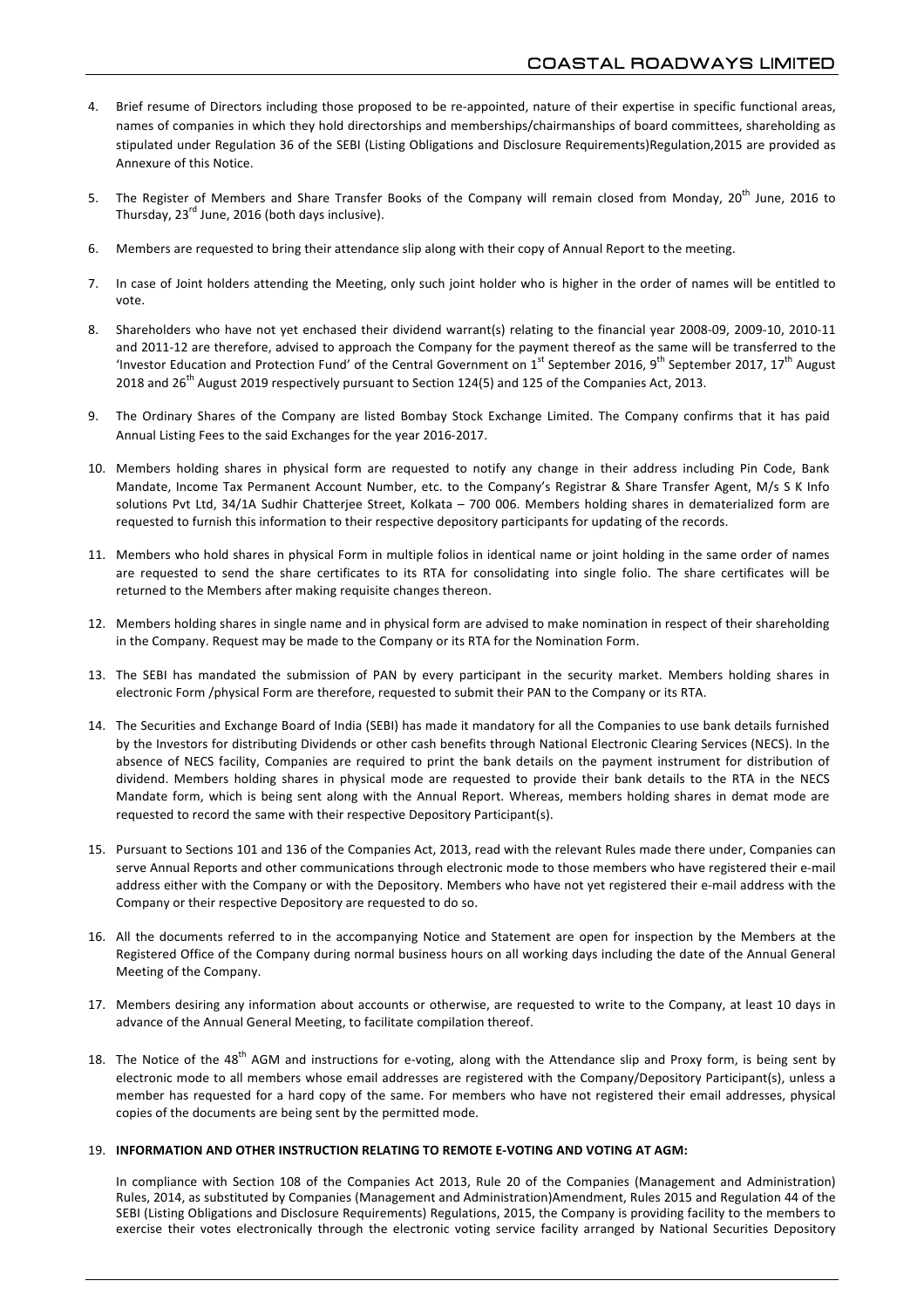Limited (NSDL). The Facility for voting, through ballot paper, will also be made available at the AGM and the member attending the AGM who have not already cast their votes by remote e-voting shall be able to exercise their right at the AGM through Ballot paper. Members who have cast their votes by remote e-voting prior to the AGM may attend the AGM but shall not be entitled to cast their votes again. Thee-voting details and instructions for e-voting are as under:

- 1. The remote e-voting period commences on  $8^{th}$  August, 2016 (9:00 am) and ends on  $10^{th}$  August, 2016 (5:00 pm). During this period members' of the Company, holding shares either in physical form or in dematerialized form, as on the cut-off date of 4<sup>th</sup> August, 2016, may cast their vote by remote e-voting. The remote e-voting module shall be disabled by NSDL for voting thereafter.
- 2. The process and manner for remote e-voting are as under:
	- A. In case a Member receives an email from NSDL [for members whose email IDs are registered with the Company/Depository Participants(s)] :
		- Open email and open PDF file viz; "remote e-voting.pdf" with your Client ID or Folio No. as password. The said PDF file contains your user ID and password/PIN for remote e-voting. Please note that the password is an initial password.
		- (ii) Launch internet browser by typing the following URL: https://www.evoting.nsdl.com
		- (iii) Click on Shareholder -Login
		- (iv) Put user ID and password as initial password/PIN noted in step (i) above. Click Login.
		- (v) Password change menu appears. Change the password/PIN with new password of your choice with minimum 8 digits/characters or combination thereof. Note new password. It is strongly recommended not to share your password with any other person and take utmost care to keep your password confidential.
		- (vi) Home page of remote e-voting opens. Click on remote e-voting: Active Voting Cycles.
		- (vii) Select "EVEN" of "Coastal Roadways Limited".
		- (viii) Now you are ready for remote e-voting as Cast Vote page opens.
		- (ix) Cast your vote by selecting appropriate option and click on "Submit" and also "Confirm" when prompted.
		- (x) Upon confirmation, the message "Vote cast successfully" will be displayed.
		- (xi) Once you have voted on the resolution, you will not be allowed to modify your vote.
		- (xii) Institutional shareholders (i.e. other than individuals, HUF, NRI etc.) are required to send scanned copy (PDF/JPG Format) of the relevant Board Resolution/ Authority letter etc. together with attested specimen signature of the duly authorized signatory(ies) who are authorized to vote, to the Scrutinizer through e-mail to dmaa64@yahoo.co.in with a copy marked to evoting@nsdl.co.in.
		- B. In case a Member receives physical copy of the Notice of AGM [for members whose email IDs are not registered with the Company/Depository Participants(s) or requesting physical copy] :
			- (i) Initial password is provided at the bottom of the Attendance Slip for theAGM.
			- (ii) Please follow all steps from Sl. No. (ii) to Sl. No. (xii) above, to cast vote.
- 3. In case of any queries, you may refer the Frequently Asked Questions (FAQs) for Members and remote e-voting user manual for Members available at the downloads section of www.evoting.nsdl.com or call on toll free no.: 1800-222-990.
- 4. If you are already registered with NSDL for remote e-voting then you can use your existing user ID and password/PIN for casting your vote. If you forgot your password, you can reset your password by using "Forgot User Details/Password" option available on www.evoting.nsdl.com or contact NSDL at the following toll free no.: 1800-222-990.
- 5. You can also update your mobile number and e-mail id in the user profile details of the folio which may be used for sending future communication(s).
- 6. The voting rights of members shall be in proportion to their shares of the paid up equity share capital of the Company as on the cut-off date of  $4^{th}$  August, 2016.
- 7. Any person, who acquires shares of the Company and become member of the Company after dispatch of the notice and holding shares as of the cut-off date i.e.  $4^{th}$  August, 2016, may obtain the login ID and password by sending a request at evoting@nsdl.co.in or coastalgroup@vsnl.net/skcdilip@gmail.com.
- 8. A person, whose name is recorded in the register of members or in the register of beneficial owners maintained by the depositories as on the cut-off date only shall be entitled to avail the facility of remote e-voting as well as voting at the AGM through ballot paper.
- 9. Mr.Debasish Mukhopadhyay Practicing Company Secretary, C.P. NO.:5323 has been appointed for as the Scrutinizer for providing facility to the members of the Company to scrutinize the voting and remote e-voting process in a fair and transparent manner.
- 10. The Chairman shall, at the AGM, at the end of discussion on the resolutions on which voting is to be held, allow voting with the assistance of scrutinizer, by use of "Ballot Paper" for all those members who are present at the AGM but have not cast their votes by availing the remote e-voting facility.